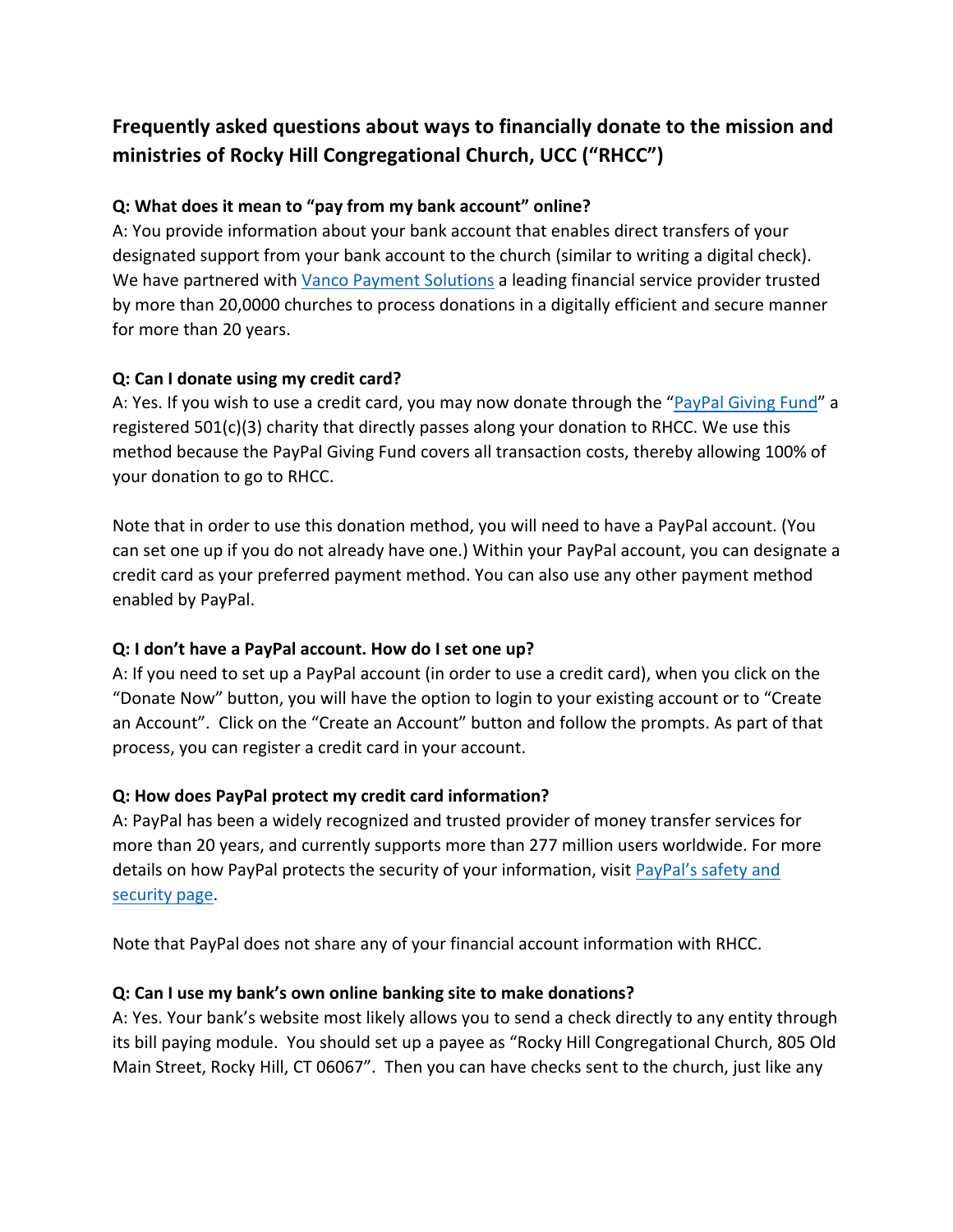other bill payment. You can also specify that payments should be made at a recurring frequency.

## **Q. How and when will I receive a receipt confirming my tax deduction?**

A. You will get a receipt via PayPal giving for your credit or debit card gift. Other acknowledgements in the form of a tax receipt will beade at year-end or, if over \$250, immediately after the donation is received. The Church does not automatically send acknowledgements if the donation is under \$250. A tax receipt is sent at the end of the year to (1) recurring givers, (2) those who purchase scrip or (3) those who specifically request on. If you are unsure that our Financial Secretary knows where to send your tax receipt, please send an email to finsec@rhccucc.org.

## **Q. How can I set up a recurring donation (i.e., weekly, monthly)?**

A. First of all, we love it when donors ask this question, as recurring gifts provide an enduring commitment that allows us greater assurance of our ability to continue to fund our mission and ministries.

There are several ways that you can do this:

- 1. Using our interface with Vanco (link to the Vanco donation page), you may specify a weekly or monthly frequency for your donations. This authorization can, of course, be modified by you at any time.
- 2. Using your bank's own online banking facility, you can probably direct that checks be mailed at some recurring frequency.
- 3. The PayPal Giving Fund does not provide a method for you to designate recurring gifts by credit card at this time. However, if you would like to make a recurring gift by credit card, please email *finsec@rhccucc.org* and we can set this up for you.

#### **Q. Can I specify how my gift is to be used?**

A. Yes, within limits. Our Vanco interface allows you to select one of three general options: "Ongoing Sustaining Support", "Scrip", and "Other". If you select "Other", please type in the special offering or purpose for your gift (i.e., Easter offering, memorial gift, fee for use of building, etc.)

If you pay by check sent from your online banking site, please specify the purpose in the "memo" field of your check. If that field is not passed along by your bank, then please notify our financial secretary by email when a designated payment is made.

If you donate via the PayPal Giving Fund, your gift will be assumed to be for general support unless you provide explicit instructions to the financial secretary by email. Note that payments for Scrip or building use fees cannot be sent via the PayPal Giving Fund, as that payment vehicle is only to be used for qualifying charitable donations.